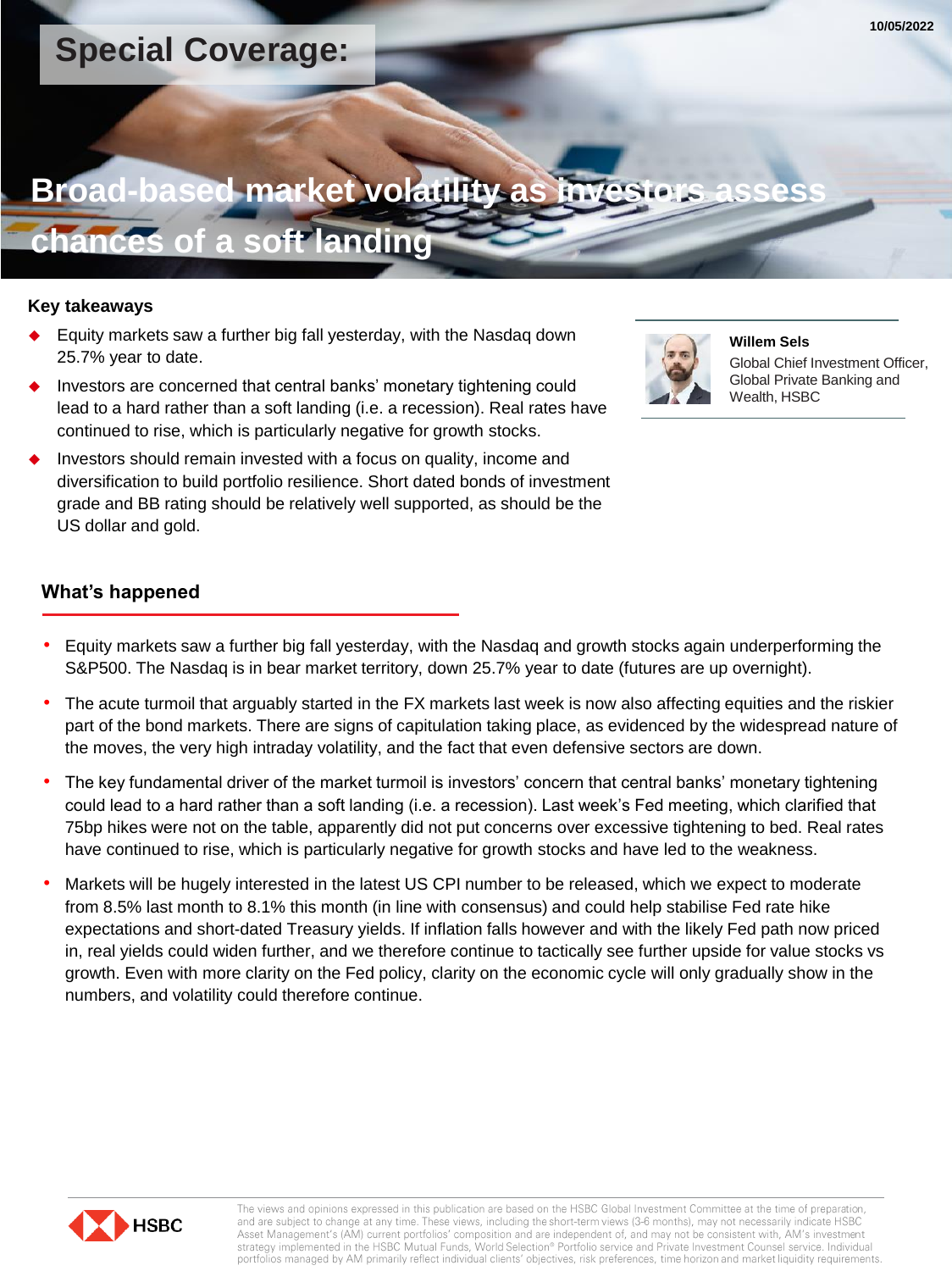- The underperformance of the Nasdaq and tech stocks has been in the spotlight. This is closely linked to the move in the real yield, which could rise a bit more and be a further obstacle for tech and growth stocks. Capitulation by investors who may be new to the market or less diversified (and typically own a lot of tech stocks) may play a role as well.
- The market's concern about the economic cycle is visible in relative performance of cyclical vs defensives as well. We believe that the US economy should rebound after a weak Q1, and the strong labour market and energy sector activity form obstacles to a recession. Still, the US is vulnerable to global market sentiment. That view on the cycle could improve, for example, on better news related to COVID-lockdowns in China, or additional policy stimulus there.
- On the subject of the cycle, investors may find some comfort from the fact that the Treasury yield curve is no longer inverted. Indeed, at the start of April, it was the inversion that caused jitters. However, we've started to see more spread widening in the lower end of the credit space. As a result of both the flat curve and the spread widening, we keep the duration in our bond portfolios short and focus on investment grade and the better ratings in the high yield space.
- Finally, as the market moves are clearly impacted by positioning adjustment, it's important to have a look at overall market sentiment, which could lead to a bottom forming at some point, but of course it is difficult to see when, and at what level. Given the very fundamental questions (growth, earnings, inflation and rates) that markets are asking, it will be the answer to those questions that dominates. As that answer will probably only come gradually, **we stick to our focus on quality, income and diversification to build portfolio resilience.** Quality stocks with structural thematic support should fare well.

## **The move in the real yield is largely responsible for the underperformance of tech stocks**



Source: Bloomberg, HSBC Global Private Banking as at 10 May 2022. Past performance is not a reliable indicator of future performance.